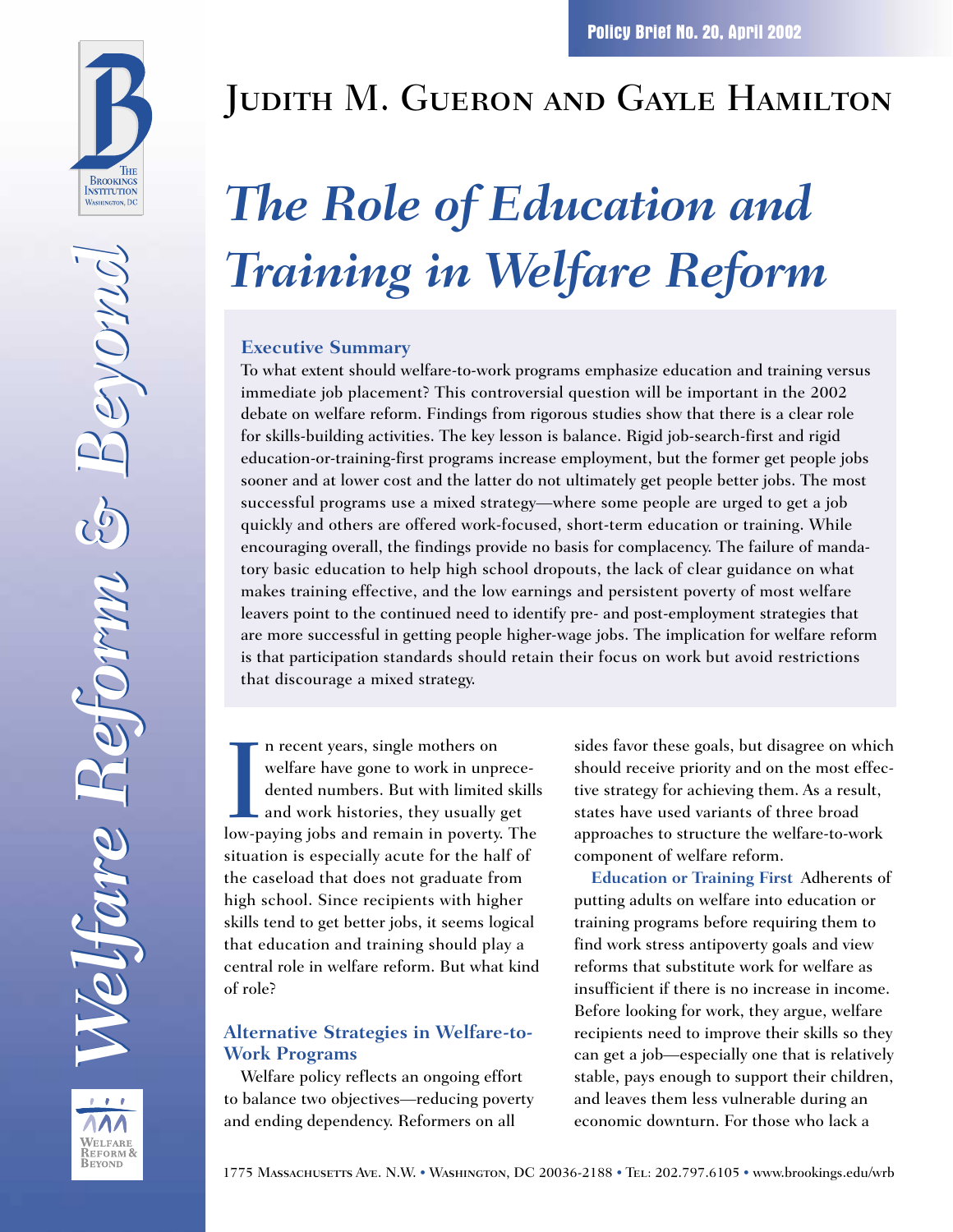*Judith Gueron is the president of the Manpower Demonstration Research Corporation (MDRC). Gayle Hamilton is a senior research associate in MDRC's Work, Community, and Economic Security Department.*

*The Welfare Reform & Beyond initiative is being funded by a consortium of foundations. We gratefully acknowledge support from the Annie E. Casey Foundation, the Ford Foundation, the Foundation for Child Development, the Joyce Foundation, the John D. and Catherine T. MacArthur Foundation, the Charles Stewart Mott Foundation, and the David and Lucile Packard Foundation.*

high school diploma or GED (high school equivalency) certificate, this view translates programmatically into referral to basic education courses, including remedial instruction in reading and math, English as a Second Language classes, or preparation for the GED test (much less common are programs that mix adult education and vocational training). For those with a high school diploma or GED, the education-or-training-first approach usually means assignment to vocational training, rather than to degree-producing, post-secondary academic courses.

**Job Search First** Others place greater emphasis on reducing the welfare rolls and saving money. They advocate strategies that move people quickly into jobs, even if the jobs pay low wages. Some, focused on welfare reduction, see work as the most direct route to ending what they view as the negative effects of welfare on families and children. Some focus on the savings to be attained by both diminished caseloads and the relatively low cost of job search services themselves, reasoning that, given fixed budgets, they can serve more people using this strategy. A job-search-first strategy can also reflect antipoverty goals. Some hold that getting a job, even a low-paying one, is the best way to build skills that can eventually lead to better jobs. Others believe that, in any labor market, most welfare recipients will inevitably get lowwage jobs and that the best, most realistic way to reduce poverty is through more generous subsidies and services to working families. In job-search-first programs, virtually everyone must start by looking for a job independently or through a job club, which teaches such skills as résumé-writing and interviewing. After several weeks, participants typically get aided in their search by program staff. Job search first is usually not, however, job search only. People who fail to find work may be referred to education or training.

**Mixed Strategy** Some reformers favor a more flexible approach, allowing staff and participants more choice in the initial and subsequent activities. Some participants,

usually those lacking a high school diploma or GED, are assigned initially to basic education or training, while others are most often assigned first to job search. Subsequent activities vary for those still on welfare. Some mixed programs strongly emphasize employment: staff urge participants to find work and permit only short-term education or training activities. Others emphasize skill-building: participants may enter long-term education or training programs, and getting a job quickly is not paramount.

#### **Education and Training in the Context of Welfare Reform**

Since 1971, federal welfare legislation has required that an increasing share of welfare recipients participate in some form of workdirected activities as a condition of receiving full (or, more recently, any) welfare benefits. Even without any special welfare-to-work program, however, many low-income people enroll in school, training, community college, or some other program to help them gain skills and find work. This voluntary activity may have a big payoff, but it is not due to welfare reform and cannot reliably be captured in studies of reform programs.

Thus, asking about the value of education and training as part of welfare reform has a special meaning: does requiring education or training for people who may or may not want to participate have the intended positive results relative to what people would have achieved on their own or to other approaches such as job search? This question is particularly relevant to mandatory basic education, since few welfare recipients (only 8 percent in some studies) state that they want to go back to school to study reading and math; they have had poor experiences in school in the past and prefer to get specific skills training (around 60 percent) or help looking for a job (about 30 percent).

#### **The Studies**

The research on these three strategies, based on programs that operated between 1985 and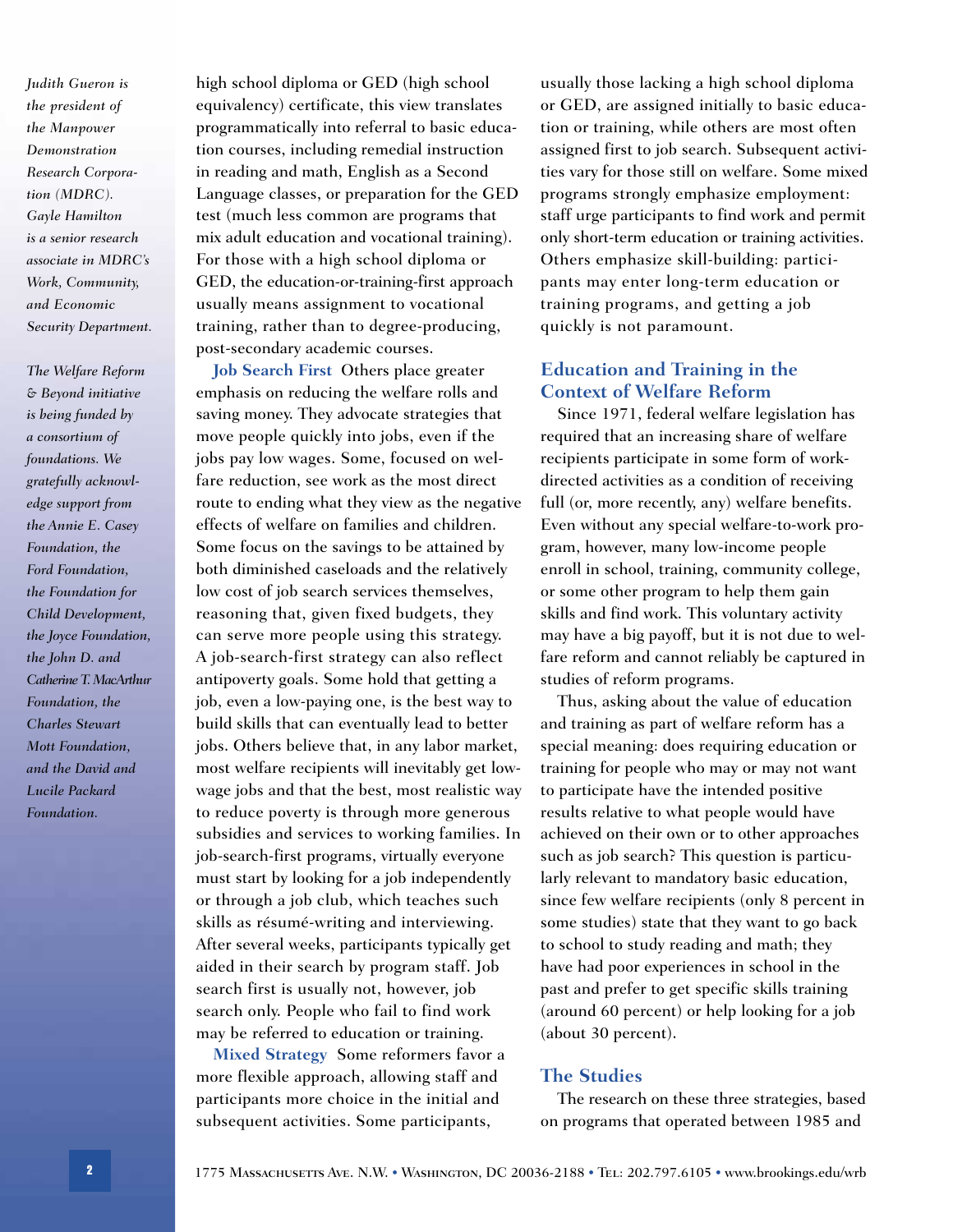1999, is unusually reliable because it:

- covers programs representing a variety of specific approaches and conditions;
- includes results from almost 100,000 single parents, a sufficient number for reliably assessing the programs' effects;
- follows people for five years, long enough to determine whether an up-front investment in education or training pays off;
- measures what the three strategies produce when implemented under realworld conditions; and
- uses random assignment, the most powerful research design, in which welfare recipients are placed through a lotterylike process in a mandatory welfareto-work program or in a control group. Control group members are not required to participate in any activities but can (and very often do) seek out such services in the community.

The last factor is the most fundamental. By assigning people randomly to either a welfareto-work program or a control group, the studies can safely attribute any subsequent difference in their or their children's behavior to the particular program strategy. These differences are called the program's "impacts." Throughout this brief, saying that a program increased some outcome—for example, earnings—does not refer to how people's behavior changed over time, but to how people subject to a particular welfare-to-work strategy performed relative to the study's control group.

The findings come primarily from comparing results across twenty programs in five of the largest welfare-to-work studies—the National Evaluation of Welfare-to-Work Strategies (NEWWS; 11 programs), the evaluations of California's Greater Avenues for Independence Program (GAIN; 6 programs), Los Angeles's Jobs-First GAIN, Florida's Project Independence, and San Diego's Saturation Work Initiative Model (SWIM)—and from a head-to-head test in NEWWS of the first two approaches. Thus, this brief builds on the work of many people, especially researchers at the Manpower

Demonstration Research Corporation in New York City who conducted these studies and analyzed the results.

The studies were launched prior to the 1996 welfare reforms (some of the programs continue today with modifications) and thus assessed the impact of different preemployment strategies before there were time limits on welfare receipt, more generous limits on what people can earn and still receive welfare, and larger penalties (sanctions) for noncompliance with the program. The implementation of the 1996 welfare reforms might change somewhat the magnitude of the impacts, but would be unlikely to affect the relative success of the three strategies.

#### **The Findings**

**Summary** All three strategies increased single parents' work and reduced welfare receipt compared to what would have happened in the absence of the programs, but they did not increase people's income or have many or consistently positive or negative effects on children, except for adolescents.

People in job-search-first programs took jobs sooner. Those in education-or-trainingfirst programs eventually caught up, but the larger up-front investment had no clear payoff in higher wages or income, or in improved outcomes for children, relative to job-searchfirst programs.

The best results came from programs that used a mix of initial activities, where some people started with job search and others with short-term, work-focused education or training. These findings hold true for high school graduates and nongraduates alike.

**Twenty-Program Comparison** Figure 1 shows the impact, over the five years after a person enrolled, of programs that used different variants of the three strategies. Each bar represents one program and shows the difference between the average total earnings (top panel) or welfare payments (bottom panel) of all single parents required to participate in the program and all those in the study's control group. The top panel shows that all the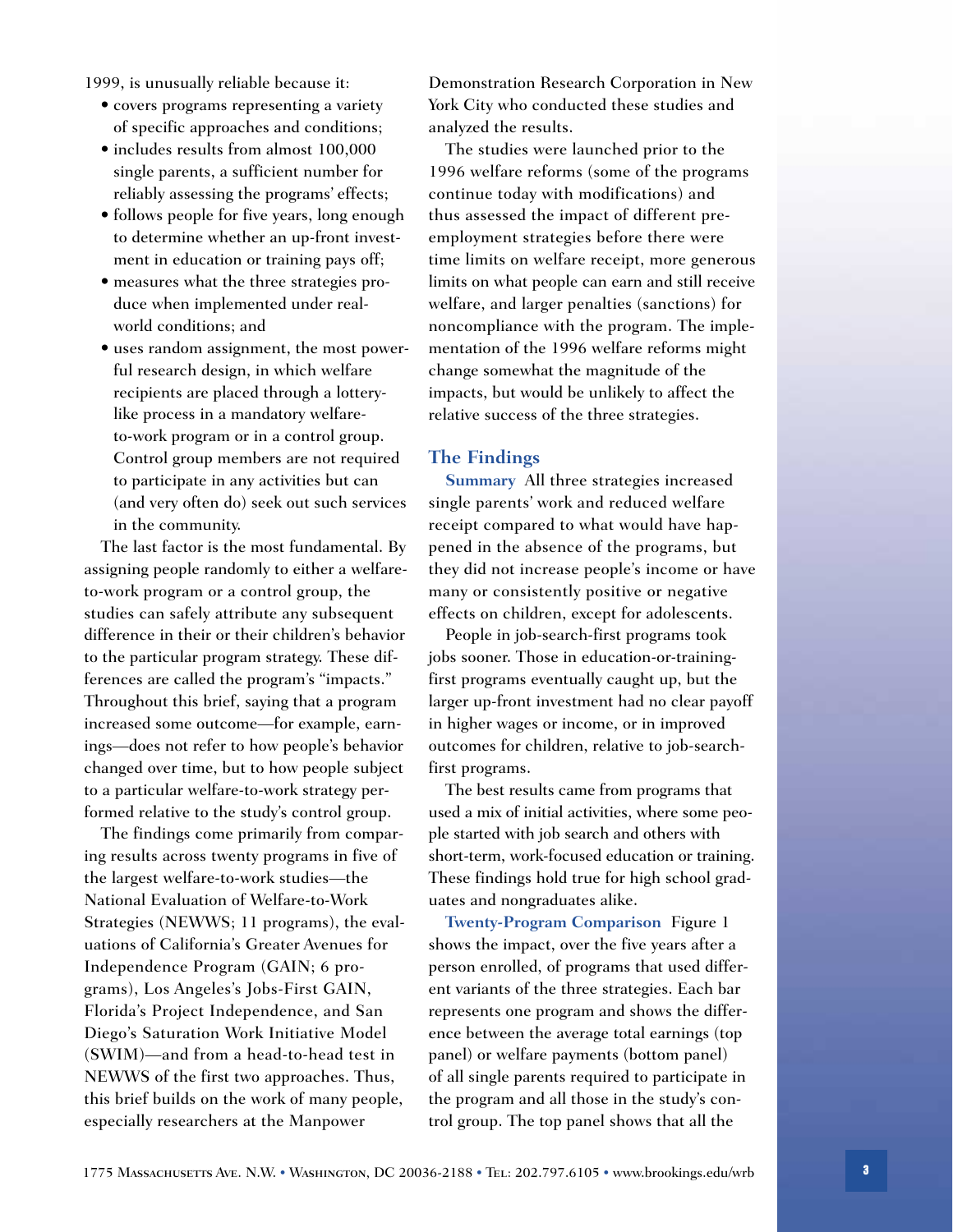

*Notes: Results are in 1997 dollars. For Los Angeles Jobs-First GAIN, Florida Project Independence, and Oklahoma City NEWWS (welfare payments only), five-year impacts were estimated from two- or three-year data. Impacts were statistically significant at the 10 percent level or below except for earnings in Los Angeles GAIN, Grand Rapids HCD*

*NEWWS, and Oklahoma City NEWWS; and for welfare payments in Butte GAIN and Tulare GAIN.*

programs increased earnings, with almost all differences reaching statistical significance, but those that used a mixed strategy tended to have the largest impacts. The bottom panel shows that welfare savings were largest in jobsearch-first and mixed programs that focused on employment.

The mixed-strategy programs that were employment-focused (Portland and Riverside GAIN) emerged as clear winners, producing unusually large earnings gains and taxpayer savings and, for Portland (not shown), more stable employment and higher wages. The Florida results in figure 1 show, however, that this approach does not guarantee success. Other features of the Florida programlimited child care funding, weak job search activities, and a rigid method for determining who received education or training—probably compromised its success.

Although most programs increased earnings, they reduced welfare and food stamp payments by a similar amount. Over five years, people derived more of their income from earnings but were generally not better off financially as a result of the program compared to control group members. These findings hold even when estimates of Earned Income Tax Credits, state and federal taxes, and Medicaid are included in the calculations.

Figure 1 is persuasive because it shows patterns replicated over a number of locations.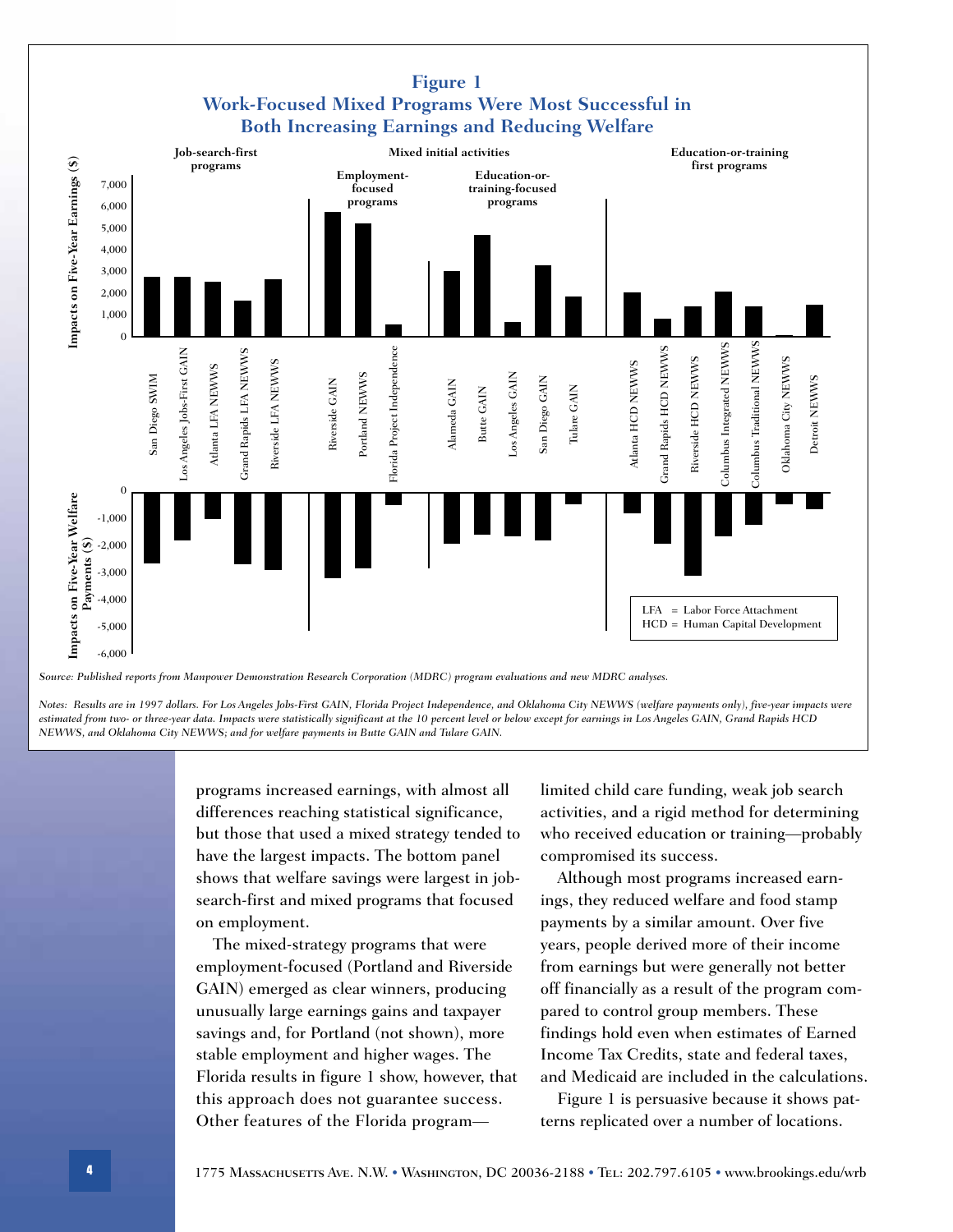But there is always a question as to whether such cross-site comparisons reflect differences in the value added by the welfare-to-work strategy itself, the characteristics of the people studied, the local economy, or the welfare and community context.

**Three-Site Test of Two Approaches** To eliminate this uncertainty, NEWWS fielded a highly unusual study in Atlanta, Georgia; Grand Rapids, Michigan; and Riverside, California. In each of these sites, welfare recipients were assigned at random to one of three groups: a job-search-first program that allowed short-term education or training only for those who did not initially get work through job clubs (an approach labeled "Labor Force Attachment," or LFA, in this evaluation); an education-or-training-first program that assigned most people to education or training before requiring job search (called "Human Capital Development," or HCD); or a control group. A comparison of results for the LFA and HCD groups, presented in figure 1, reveals few differences: the HCD approach did not produce the expected added benefits. Any differences for particular years or measures or subgroups that did occur favored the LFA programs.

The five-year results shown in figure 1 mask a strong difference in the pattern of impacts over time. People in the LFA programs found jobs and got off welfare sooner, a clear advantage when welfare is time limited. People in the HCD programs caught up with those in the LFA programs some time after leaving education or training, but did not end up in higher-paying, more stable jobs, even though the HCD programs ultimately cost 40 to 90 percent more to operate. Finally, there was no difference in the effects of the two approaches on the wellbeing of children, despite some hope that the HCD parents' greater attendance in education or training might lead their children to do better in school. In NEWWS, both types of programs had few effects or, in the case of adolescents, some negative effects on a few outcomes such as grade repetition.

Looking at different subgroups within the welfare caseload, this basic pattern held true for most groups, including those with different skills, work history, and race/ethnicity. The findings were particularly disappointing for those without a high school diploma (or GED) and for other highly disadvantaged groups who were expected to benefit most from the initial investment in basic education. Whether because of the quality of the services or the short time that most people stayed in them, people without a high school diploma in the HCD programs did not measurably improve their reading or math literacy or end up with better jobs than those in the LFA programs. Quite the contrary: where differences showed up, it was the LFA programs that led to higher earnings and income. In a nonexperimental analysis, however, Johannes Bos of the Manpower Demonstration Research Corporation finds some evidence that the small number of women in the HCD programs who obtained a general equivalency degree may ultimately have had higher earnings, particularly if they went on to vocational skills training. But he also found that staying longer in general equivalency degree test preparation classes would not have appreciably increased the proportion of women who obtained this credential.

The findings on training for welfare recipients with a high school diploma or GED are somewhat more mixed. The most relevant data, again from the HCD/LFA comparison, show no added impact from the HCD strategy. Two major evaluations of voluntary programs suggest some reasons why the training-focused programs did not perform better. The National Job Training Partnership Act Study (JTPA), led by Larry Orr of Abt Associates, found that, on average, classroom skills training did not increase the earnings of welfare recipients, although other JTPA activities that included a combination of onthe-job training and job search did. In the Minority Female Single Parent Demonstration, John Burghardt at Mathematica Policy Research studied four remedial education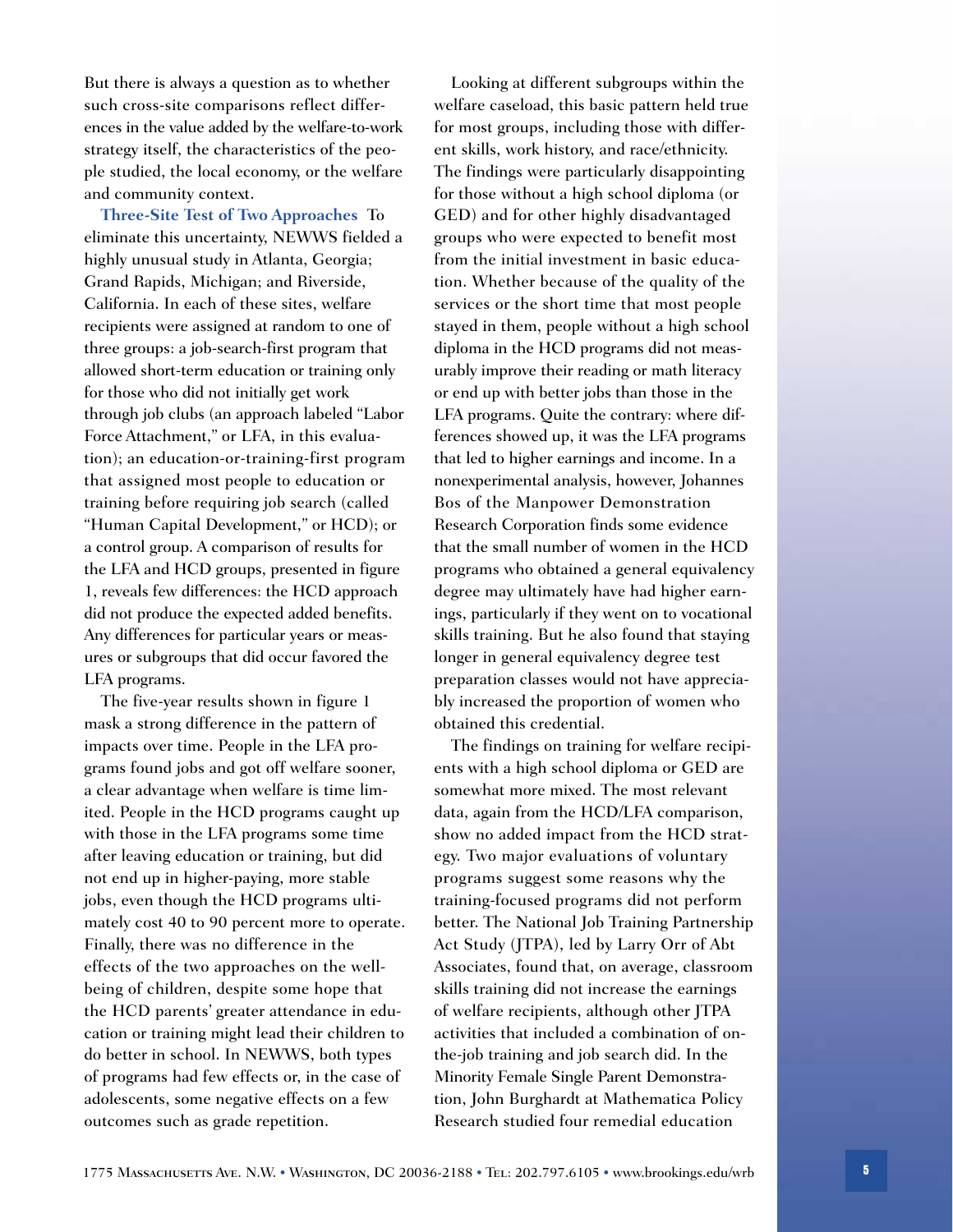and skills training programs for single mothers, most of whom were on welfare. One program, the Center for Employment Training in San Jose, increased earnings and wages. Researchers attributed this success to the program's strong connection to the job market, its integration of education and training curricula, the absence of entry tests, and easily accessible child care. These findings suggest that the unimpressive results from past training programs may derive, in part, from the inflexible structure of the courses (education preceding skills training), the people enrolled, the support services, or the types of training women are placed in. However, the evidence is thin and, importantly, does not encompass rigorous studies of training provided by community colleges or of degree-granting, post-secondary academic programs.

#### **Characteristics of the Most Successful Programs**

The welfare-to-work programs that were the most successful overall for both high school graduates and nongraduates—Portland and Riverside GAIN—were flexible about initial activities. Both programs strongly enforced participation requirements, had experience operating job search programs, stressed the importance of finding jobs (a message that permeated all aspects of Riverside's operations), and used job developers. In Portland, however, job search participants were counseled to wait for jobs that paid well above the minimum wage and that offered the best chance for long-lasting, stable employment, whereas Riverside participants were advised to take the first job offered, since any job was viewed as a good job.

Regarding education and training, staff in both programs communicated that improving people's employability was the goal assignments were limited in duration (usually six months or less), and people were not allowed to "languish" in these activities without making progress. Most people not ready to enter the labor market—based on such factors as work history, education, and literacy test

scores—were first assigned, in both programs, to basic education or, in Portland, to three- to five-week life skills classes or occupational training. The others—usually those who had a high school diploma or GED—were most commonly assigned first to job search or, in Portland, to life skills, vocational training, or work experience. Finally, the small number already enrolled in degree-granting, postsecondary academic programs when they entered the program were allowed to continue, provided they could obtain their degree in a short time.

The two programs differed, however, in how they provided education and training. In Portland, program administrators took the unusual step of partnering with the community college system to design and implement the courses and provide comprehensive case management. In contrast, the Riverside welfare department solely administered its program and, while using some community colleges to provide education and training, relied primarily on adult education schools, offering payments based on measures of student performance to several of the schools.

#### **Lessons and Implications for TANF Reauthorization**

These findings point to several lessons about the role of education and training in welfare reform. First, whether the goal is reducing poverty, reducing dependency, saving money, or helping children, there is no evidence to support a rigid education-ortraining-first policy. The findings are particularly discouraging for mandatory basic education.

Second, there is a clear role for skills-enhancing activities in welfare reform. The unusually successful Portland and Riverside GAIN programs suggest a balanced approach, which emphasizes employment but uses some workfocused, short-term education and training.

Third, the solution to low earnings is not more of the same kind of training used in the past. Historically, training programs have often had no direct link to jobs in demand in the local economy or to local employers. They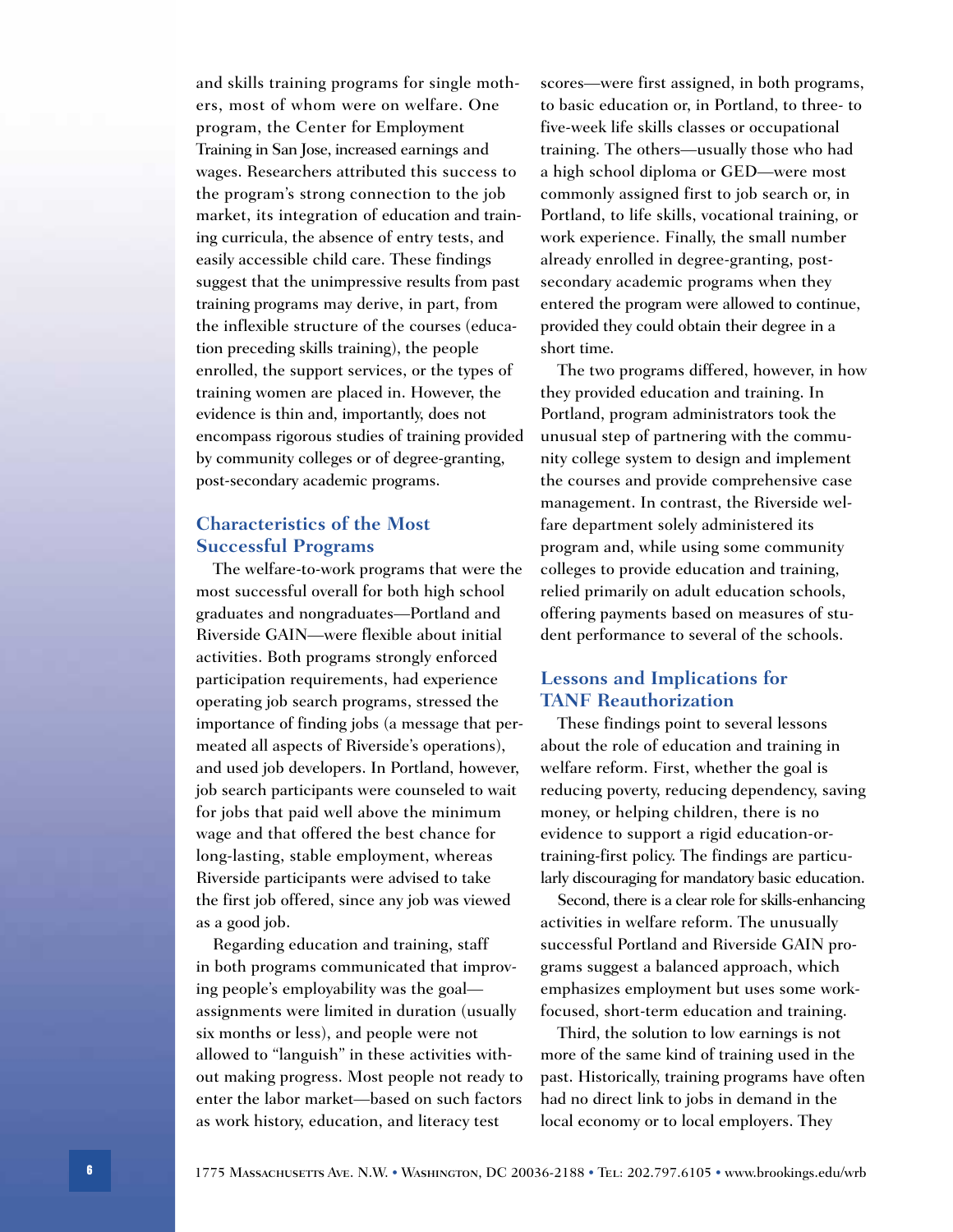have also often shut out the most disadvantaged. Remedial education and GED test preparation programs could not retain people or, conversely, kept them for years without clear progress. All this suggests that program operators need to identify and systematically evaluate alternative pre- and post-employment approaches. The approaches should include training that fosters career advancement, integrates basic education and skills training, and engages local employers. Welfare recipients should also have access to support services that will increase program retention.

Finally, the findings reported here show that while well-designed welfare-to-work programs can substantially increase earnings and reduce dependency, there are limits to this approach. In the typical NEWWS program, after five years, working women's annual earnings were about \$12,500, 25 percent were still on welfare, and children were doing worse in their school performance and social behavior than children nationally. Recent research showing that children do better in school when work leads to higher income points to the importance of services and policies, like the Earned Income Tax Credit, that augment the efforts of the working poor to support themselves and their families.

The welfare-to-work pendulum has swung

from quick employment in the early 1980s, to skills enhancement in the late 1980s, and then back to quick employment in the mid-1990s—when the federal welfare reform legislation gave states great flexibility but sent a clear pro-work, anti-education message through its detailed language on what activities would "count" in federal participation rates. The Temporary Assistance for Needy Families (TANF) shift was prompted in part by the demonstrated success of Riverside's GAIN program, but reflected Riverside's strong pro-work message while ignoring its more balanced service mix.

This brief suggests that the pendulum has swung too far. TANF's focus on employment is well placed, but does not encourage states to maximize the payoff that education and training can have. The frustration for policymakers is that, while the potential payoff to the flexible use of work-focused, short-term training and GED preparation is clear, the research leaves many questions unanswered. We still know little about the success of more innovative pre- and post-employment training and community college programs, yet innovation is clearly called for if welfare reform is to deliver on its potential not only to save money but also to help families increase their income.

#### **Additional Reading**

Bloom, Dan, and Charles Michalopoulos. 2001. *How Welfare and Work Policies Affect Employment and Income: A Synthesis of Research.* New York: Manpower Demonstration Research Corporation.

Burghardt, John, and others. 1992. *Evaluation of the Minority Female Single Parent Demonstration: Volume 1, Summary Report.* New York: Rockefeller Foundation.

Freedman, Stephen, and others. 1996. "Five-Year Impacts on Employment, Earnings, and AFDC Receipt." GAIN Evaluation Working Paper 96.1. New York: Manpower Demonstration Research Corporation.

Hamilton, Gayle, and others. 2001. *How Effective Are Different Welfare-to-Work Approaches? Five-Year Adult and Child Impacts for Eleven Programs.* Washington, D.C.: U.S. Department of Health and Human Services and U.S. Department of Education.

Orr, Larry L., and others. 1996. *Does Training for the Disadvantaged Work? Evidence from the National JTPA Study.* Washington, D.C.: Urban Institute.

Riccio, James, and others. 1994. *GAIN: Benefits, Costs, and Three-Year Impacts of a Welfare-to-Work Program.* New York: Manpower Demonstration Research Corporation.

*The views expressed in this Welfare Reform & Beyond Policy Brief are those of the authors and are not necessarily those of the trustees, officers, or other staff members of the Brookings Institution.*

*Copyright © 2002 The Brookings Institution*